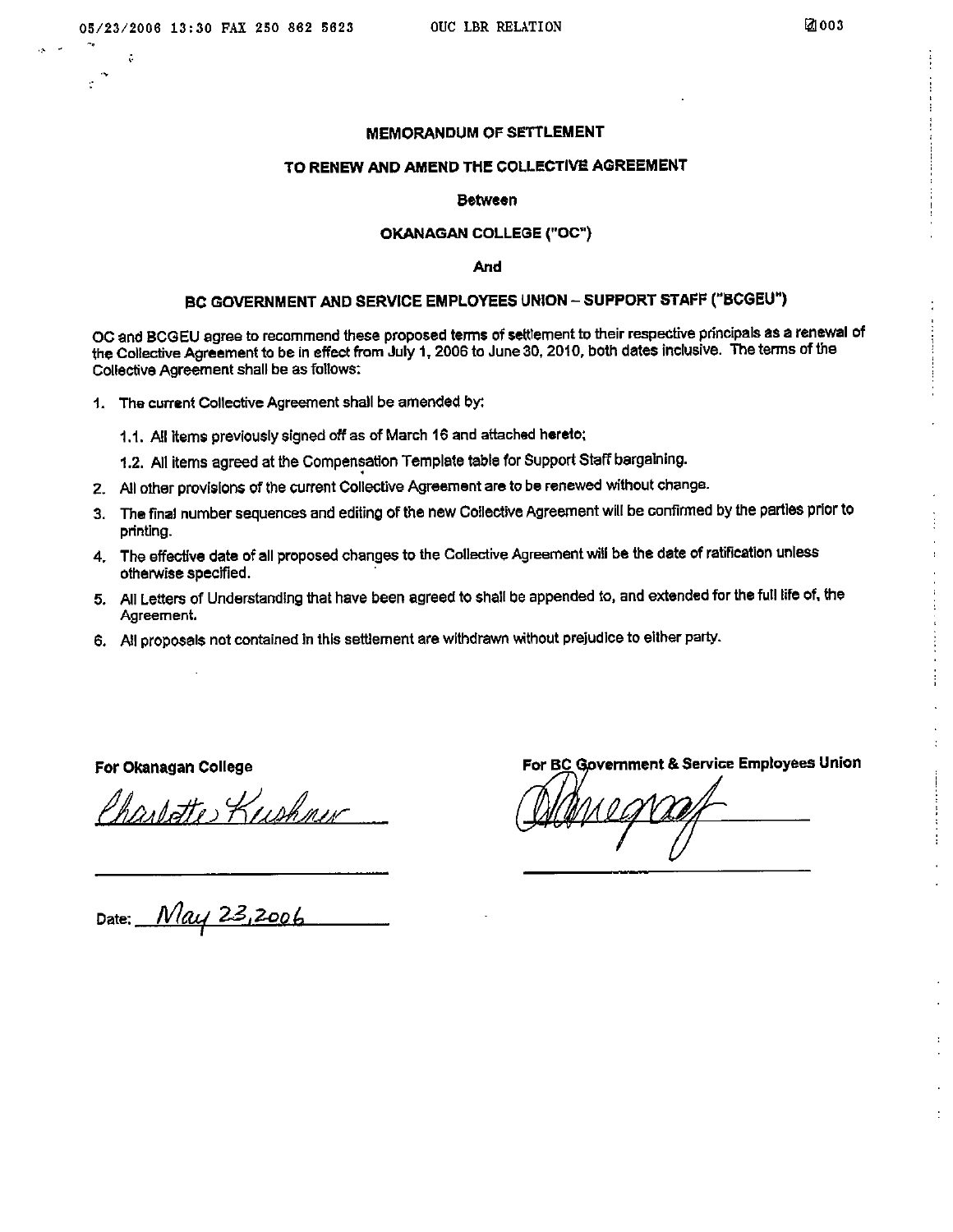**DRAFT** 

#### **HOUSEKEEPING**

### NAME CHANGE AMENDMENT

Change name from Okanagan University College to Okanagan College and OUC to OC wherever it occurs in the collective agreement.

Agreed to:

For the Union

Kushner

×.

For the Employer

 $\mathcal{E}(\cdot)$ 

 $\frac{100}{106}$ 

cope 378 OC Proposals Feb 24.doc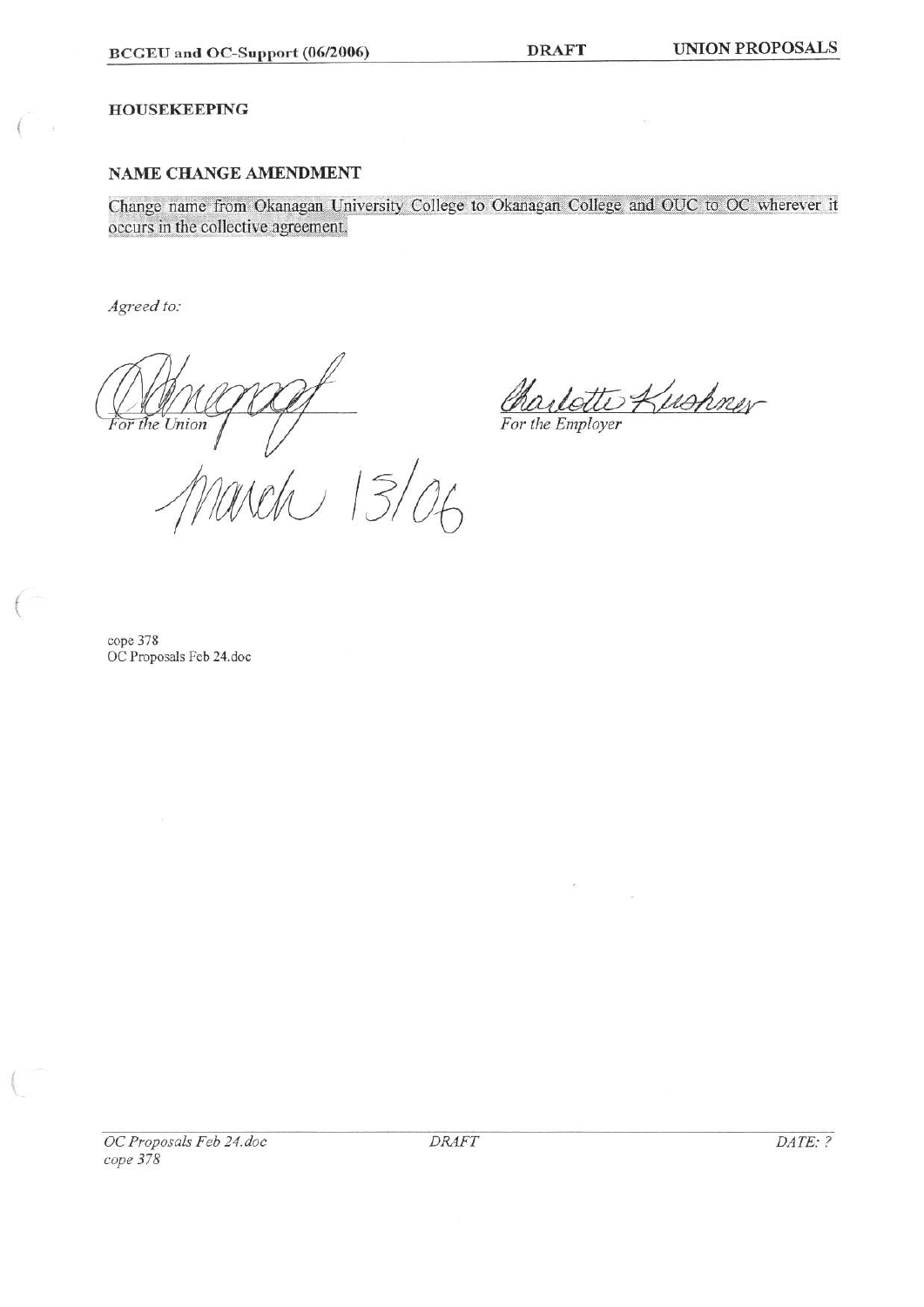#### 22.03 **Internal Applicants**

- All applicants who are on the seniority lists and possess the required qualifications or are  $(1)$ in the process of acquiring the required qualifications within the provisions set out in clause 22.06 shall be entitled to an interview by the selection committee.
- All applicants who are on the seniority lists and who are called for an interview shall be  $(2)$ granted leave of absence with pay and shall have their expenses paid.
- Provided that a request is received in writing from an unsuccessful applicant within seven  $(3)$ calendar days following OUC's President's, or designate's, appointment of an applicant to an established position, the applicant shall be notified in writing within seven days of receipt of the employee's request of the reasons why the employee was unsuccessful.
- OUC agrees to supply employees at the time of hiring, promotion, or upon request, with a  $(4)$ copy of their job descriptions.

Agreed to

Dated.

Signed on behal 'of nion

Signed on behalf of the Employer

**DRAFT**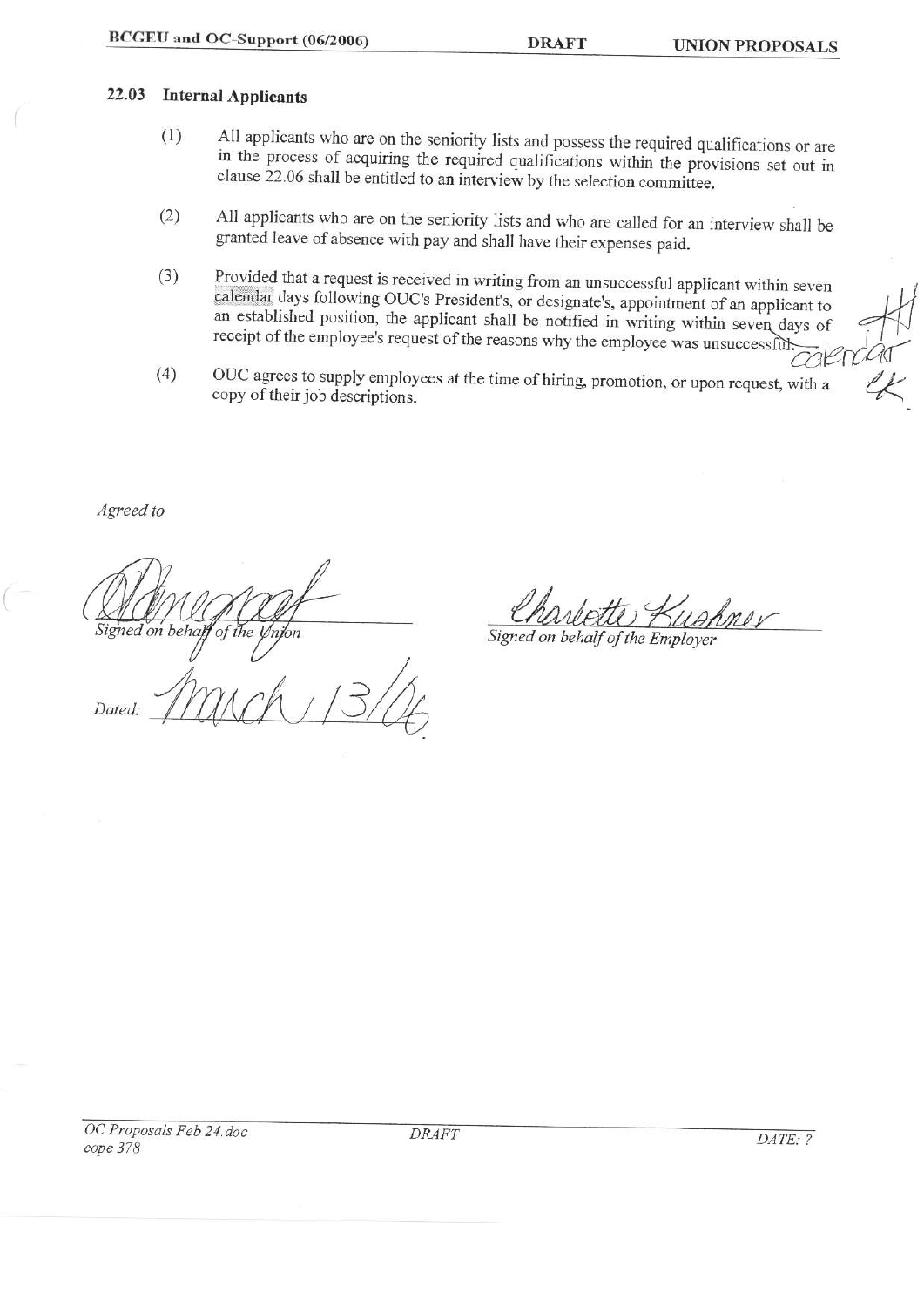#### 52.03 **Illness in the Family**



In the case of illness of an immediate/member of the family permanently residing in the employee's household or with whom the employee permanently resides where no one at home, other than the employee, can provide for the needs of the ill person or in the case of a non-custodial child, the employee shall be entitled, after notifying their supervisor, to use accumulated sick leave for this purpose, to a maximum of 10 days per year provided a minimum of 12 days is available each year for personal sick leave only (see clause  $52.02$ ).

In the case of serious illness or hospitalization of an employee's spouse, child or parent,  $(2)$ the employee shall be entitled after notifying their supervisor, to use accumulated sick leave for the purpose of attending to the spouse, child or parent's needs, to a maximum of 10 days per year, provided a minimum of 12 days is available each year for personal sick leave only (see clause 52.02).

Agreed to

of the Union

Signed on behalf of the Employer

March 13 Dated: 2006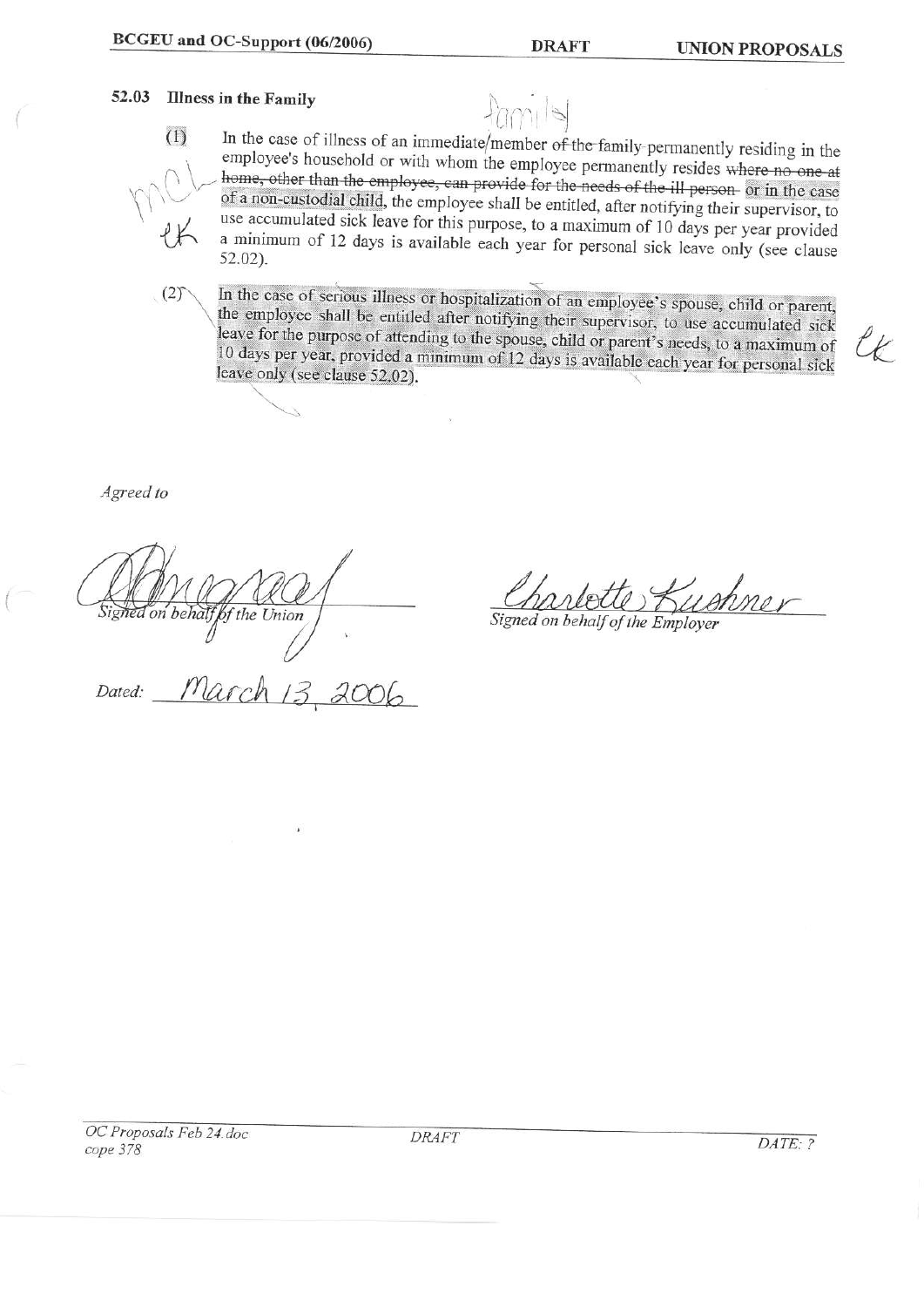**DRAFT** 

# **ARTICLE 58 - STAFF DEVELOPMENT**

Employees may be granted staff development leave upon approval by OUC to a maximum of 20 58.04 140 working days hours in each fiscal year. Applications for leave or financial assistance shall be submitted to the designated supervisor for recommendation to the staff development committee normally at least one month in advance of the development activity. All applications will be forwarded to the Staff Development Committee.

Agreed to

on beha of the iion Dated:

Signed on behalf of the Employer

OC Proposals Feb 24.doc cope 378

**DRAFT**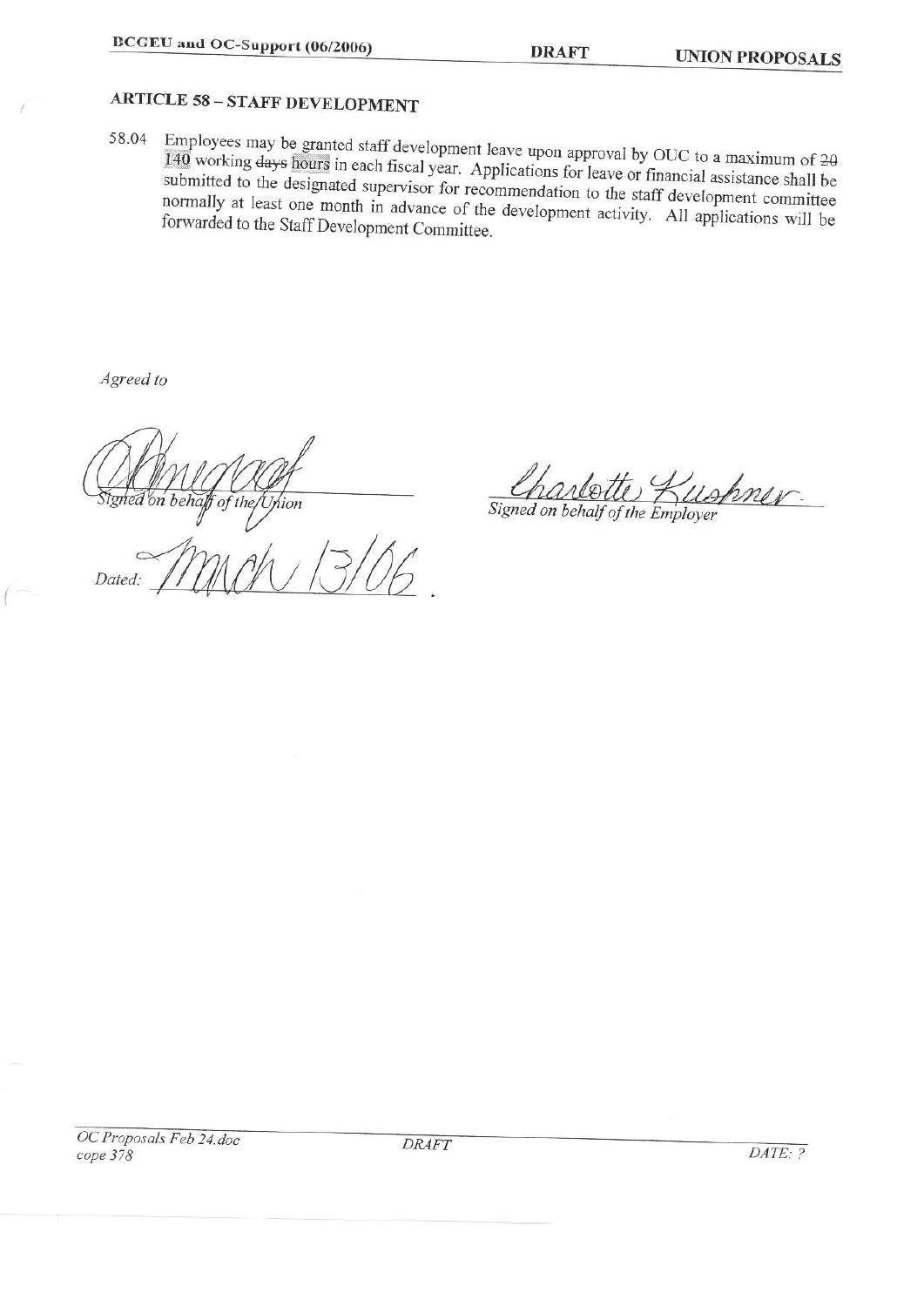# **COMPENSATION TEMPLATE FOR** SUPPORT STAFF BARGAINING

#### TERM OF AGREEMENT

The term of the BCGEU and CUPE Agreements shall be from July 1, 2006 to June 30, 2010.

The continuation language of each Agreement's Term of Agreement provision shall remain as it is in the Agreement currently in force.

#### **BASE WAGE INCREASE**

All wage scales in the BCGEU and CUPE Agreements shall be increased by the following percentages effective the dates indicated:

| July 1, 2006                                      | $2.1\%$                                         |                                                                                                                                                                                                                                          |   |  |  |   |  |
|---------------------------------------------------|-------------------------------------------------|------------------------------------------------------------------------------------------------------------------------------------------------------------------------------------------------------------------------------------------|---|--|--|---|--|
| July 1, 2007                                      |                                                 |                                                                                                                                                                                                                                          |   |  |  |   |  |
| July 1, 2008<br>$\cdot$                           | $2.1\%$                                         |                                                                                                                                                                                                                                          |   |  |  |   |  |
| contract the contract of the con-<br>July 1, 2009 | and the contract of the contract of<br>$-2.107$ | the contract of the contract of the contract of the contract of the contract of the contract of the contract of the contract of the contract of the contract of the contract of the contract of the contract of the contract o<br>$\sim$ | . |  |  | . |  |

This base wage increase shall apply to all employees who are members of the bargaining unit.

#### **INCENTIVE PAYMENT**

Each member of the bargaining unit employed by the institution on the eligibility date as specified below shall receive an incentive one-time payment if the unit's Memorandum of Agreement is signed by the union and the employer by June 30, 2006.

The eligibility date for the incentive payment is either:

- May 31, 2006 if the parties have ratified their 2006-2010 Collective Agreement by that date, or
- The date of ratification of the parties' 2006-2010 Collective Agreement, and in no event later than June 30, 2006.

The incentive payment shall be  $$4,050$  for each full-time equivalent employee and shall be pro-rated for part-time employees. For the purpose of the determination of the amount of the incentive payment, a full-time equivalent employee is a regular or non-regular employee who worked on a full-time basis for the twelve (12)-month period ending on the incentive eligibility date. The incentive payment for an employee who worked less than full-time over this period shall be pro-rated for the fraction of full-time work over this period that the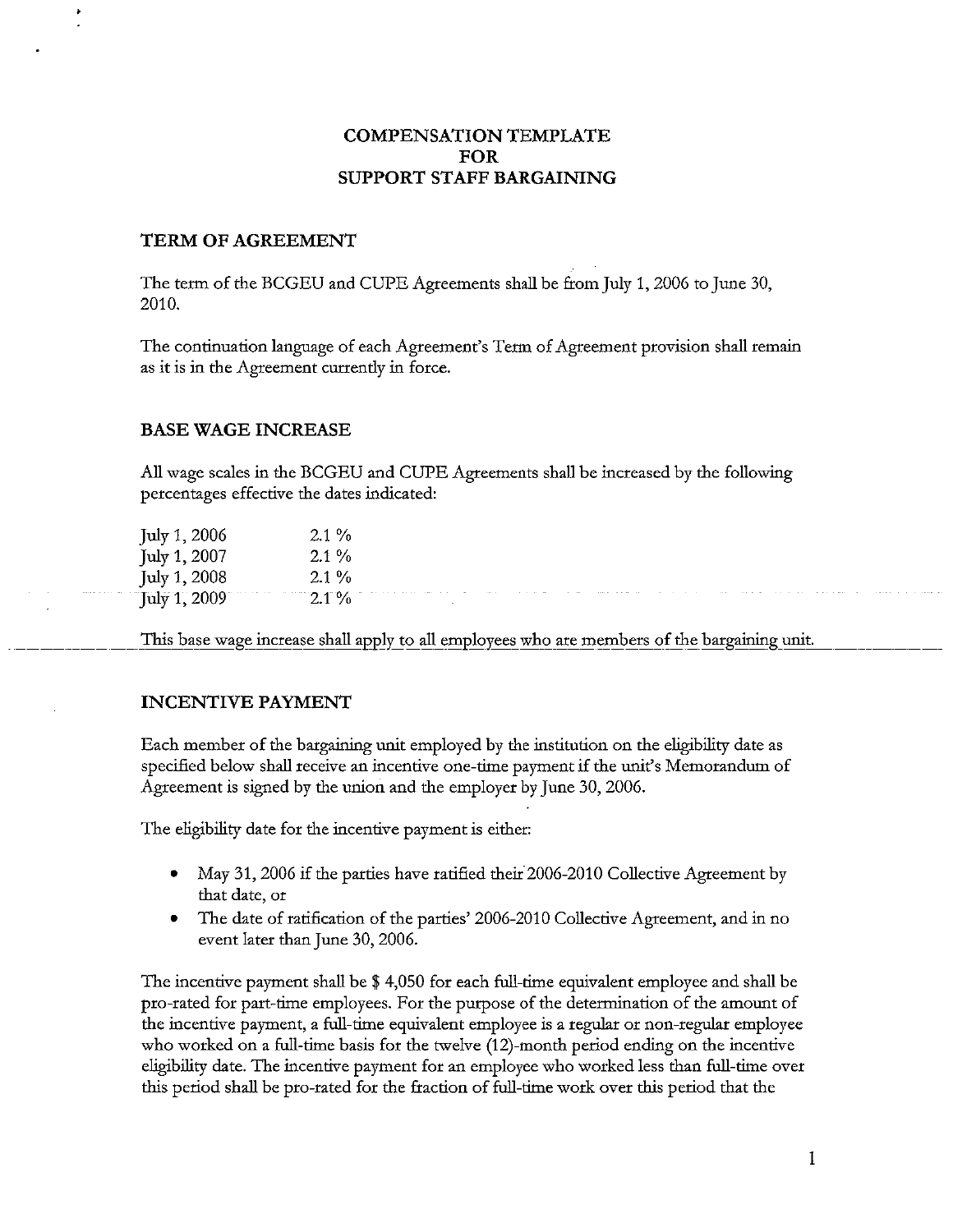employee worked. Time spent by employees on the following leaves shall be considered as time worked for the purpose of calculating the amount of an employee's incentive payment:

- maternity or parental  $\bullet$
- short-term disability  $\bullet$
- long-term disability that commenced within the twelve (12)-month period ending on the incentive eligibility date.

The incentive payment shall be paid to employees as soon after the date of ratification as is practicable for the institution to determine and pay the payment amounts to employees. The employer shall make every reasonable effort to make the incentive payment to employees no later than June 30, 2006.

#### LABOUR MARKET ADJUSTMENT

Each Agreement shall include a Letter of Agreement that provides for the employer and union to agree on a Support Staff Labour Market Adjustment Plan subject to the conditions set out in the Letter of Agreement. The Plan will be funded by an amount equal to 0.1% of the annual support staff compensation of the bargaining unit for each year as follows:

| $0.1\%$ . July 1, 2007<br>July 1, 2008<br>$9.1\%$<br>$0.1\%$ | July 1, 2006 |  |  |  |  |  |  |  |  |
|--------------------------------------------------------------|--------------|--|--|--|--|--|--|--|--|
|                                                              |              |  |  |  |  |  |  |  |  |
|                                                              |              |  |  |  |  |  |  |  |  |
|                                                              | July 1, 2009 |  |  |  |  |  |  |  |  |

The Letter of Agreement on labour market adjustment shall be as set out in Appendix A.

#### **FISCAL DIVIDEND**

Each Agreement shall include a Letter of Agreement for a Fiscal Dividend Bonus as set out in Appendix B.

#### JOINT EARLY INTERVENTION SYSTEM FOR EMPLOYEES ON SICK **LEAVE OR DISABILITY**

Each Agreement shall include a Letter of Agreement for a joint early intervention system for employees on sick leave or disability as set out in Appendix C.

#### STATUS OF TEMPLATE IN LOCAL BARGAINING

This template records the parties' agreement on all compensation matters in the collective bargaining settlements for each set of local parties except to the extent that local parties have compensation matters outstanding for the period prior to July 1, 2006.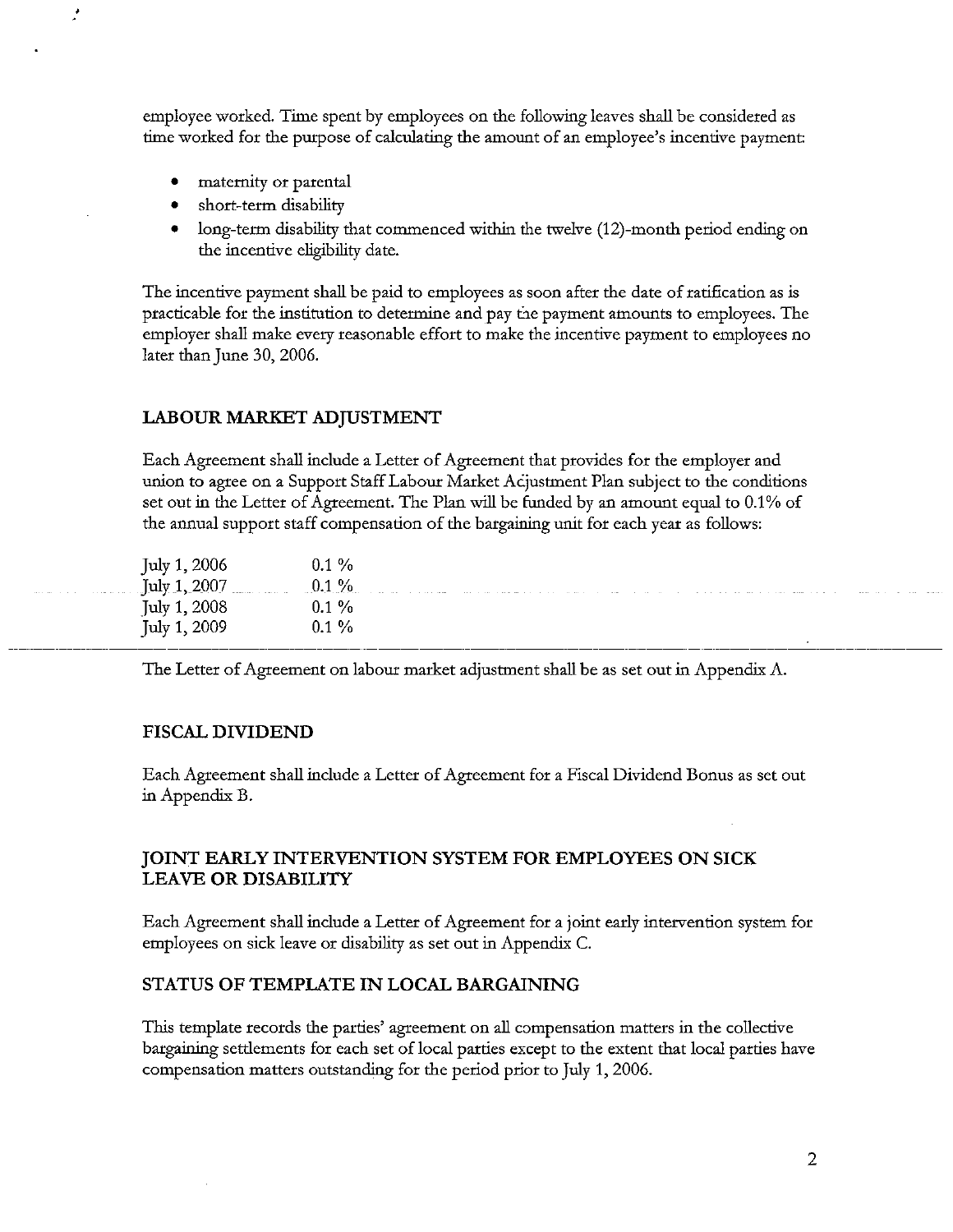The elements and language of this template will be included in the memorandum of agreement for each set of local parties.

Local parties may agree as part of their settlement that a portion of any one or more of the four annual base wage increases, up to a maximum of 0.25% of the bargaining unit's total base wage compensation in any one year, may be applied to local compensation matters. In that event the percentage base wage increase for the year(s) in question shall be reduced by the percentage of compensation applied to local compensation matters. If by May 31, 2006 the local parties have not reached agreement on the matter of applying a portion of annual wage increase(s) to local compensation matters, then the wage increase provided for under "Base Wage Increase" above shall apply.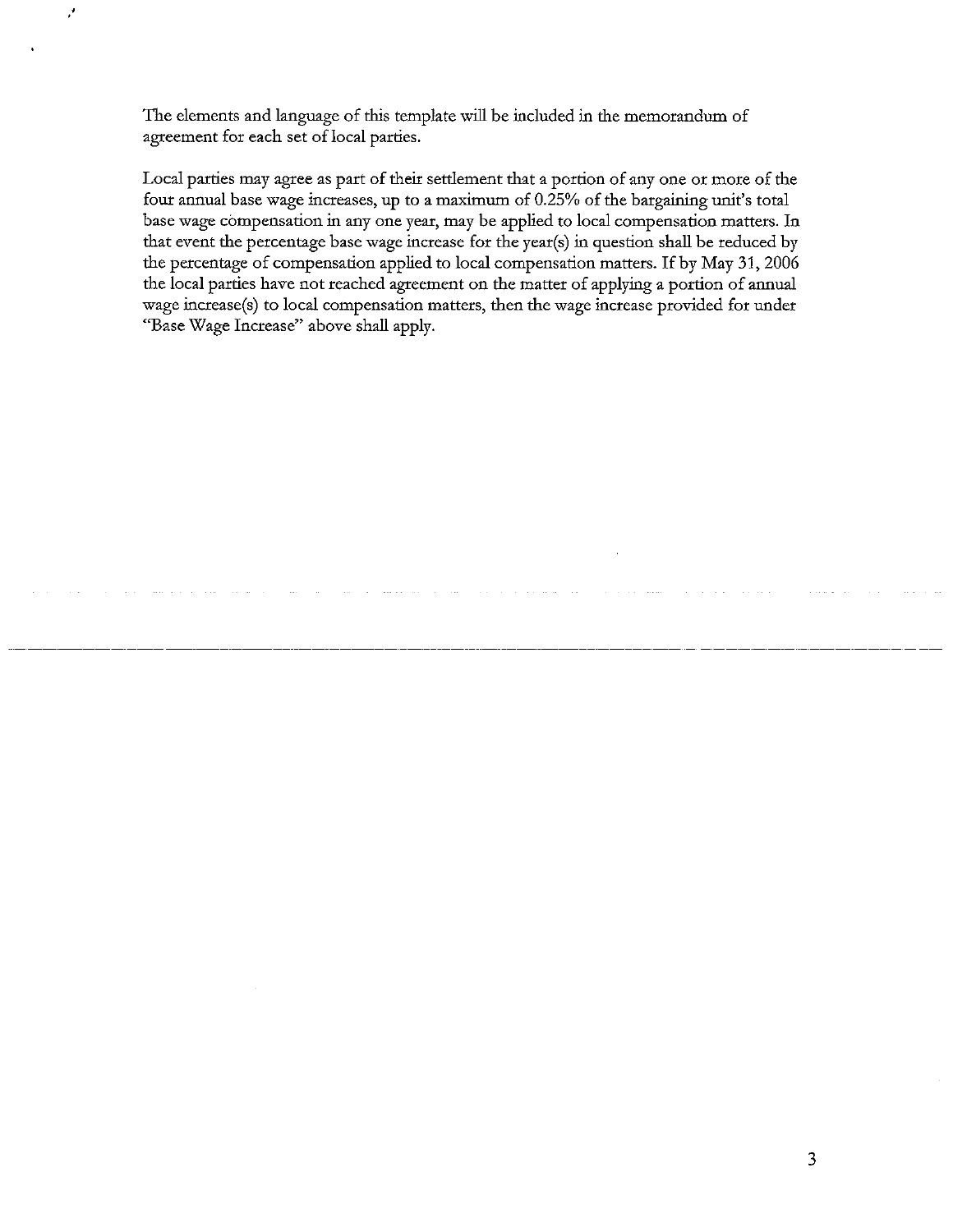## **APPENDIX A**

#### **LETTER OF AGREEMENT**

#### **Labour Market Adjustment**

Insofar as it is recognized by both parties to this Agreement that there is need to ensure that the Employer is able to recruit and retain fully qualified support staff in a competitive labour market, and that there is a demonstrated need to adjust the compensation of some job classifications for that purpose, it is herein agreed that:

- 1. The Employer will create a Labour Market Adjustment Fund in the amount equal to one tenth of one percent (0.1%) of the annual support staff base wages of the bargaining unit for each year of the Agreement in which there is a wage increase.
- 2. During the term of this Collective Agreement, the Employer and the Union may negotiate and reach agreement on a Labour Market Adjustment Plan that shall take the form of a Letter of Understanding that is subject to ratification by their respective accredited bargaining agents.
- 3. The Labour Market Adjustment Plan shall provide for, but shall not be limited to, the following:
	- In consultation with the Union, the compensation for specific support staff **a.** job classifications shall be adjusted by payment of a labour market adjustment provided that there is a demonstrated recruitment or retention issue that can be objectively determined with reference to specific criteria that are specified in the Labour Market Adjustment Plan including:
		- i. Demonstrating that the issue is wage-related;
		- ii. Demonstrating evidence of recruitment difficulties, and/or high turnover/vacancy rates;
		- iii. Showing that other options to mitigate recruitment and retention pressures have been considered;
		- iv. Providing relevant market data that specifically includes employers likely to recruit from the public sector employer and employers that the public sector employer has recruited from;
		- v. Identifying which occupations and the number of employees that will be affected by the adjustment;
		- vi. Identifying options for the size of the market adjustments, and identify the risks associated with each of the options; i.e. collective bargaining;
		- vii. Identifying the preferred option and strategies to manage any risks associated with that option;
		- viii. Identifying possible impacts on other public sector employers; and,
		- ix. Demonstrating that any disruption to internal equity and pay equity has been mitigated.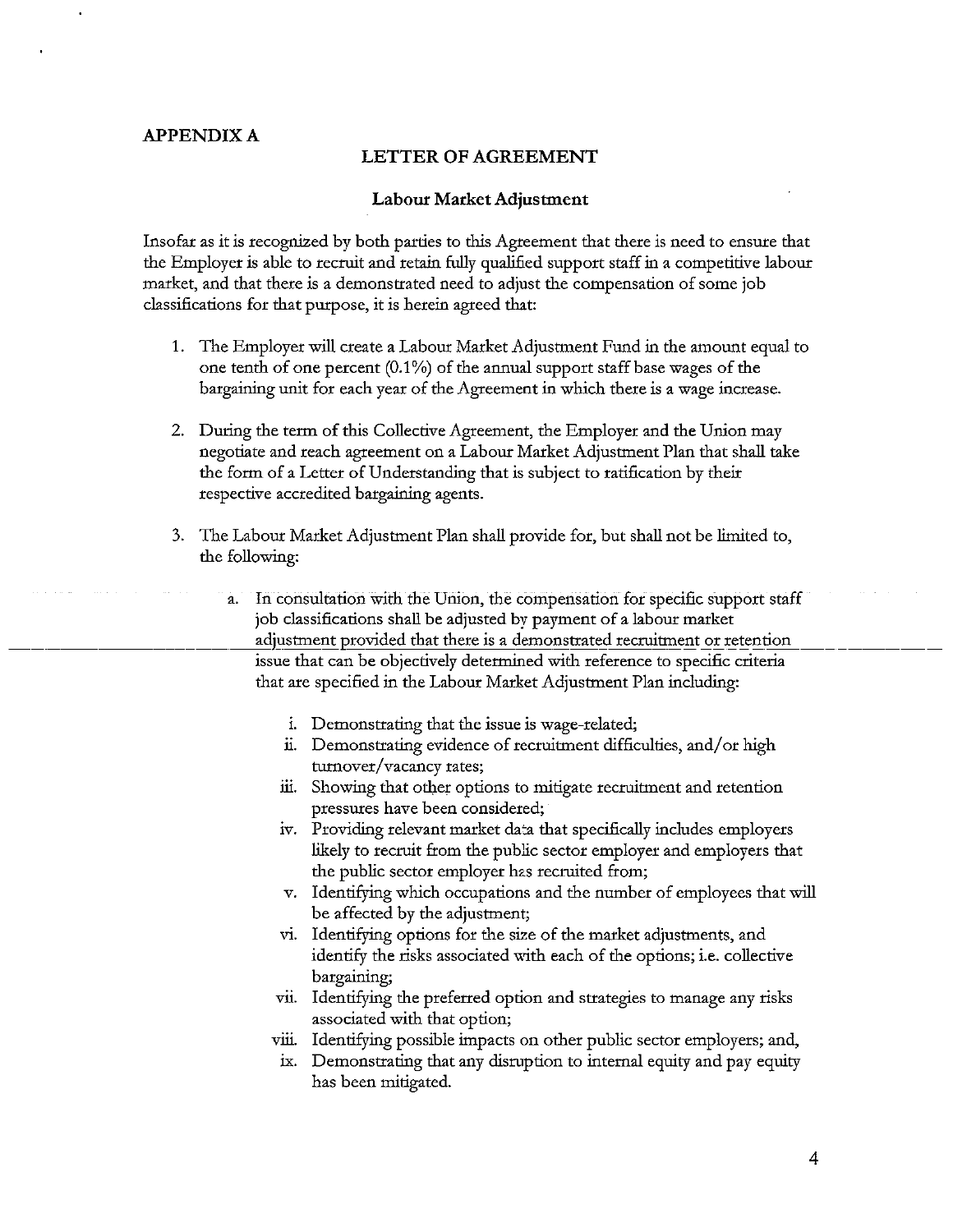- b. The form and level of compensation adjustment for those job classifications shall be specified in the Labour Market Adjustment Plan.
- 4. The Labour Market Adjustment Plan shall remain in effect for the term of this Collective Agreement, and its continuation will be subject to the parties' bargaining of future collective agreements.

 $\mathfrak{S}$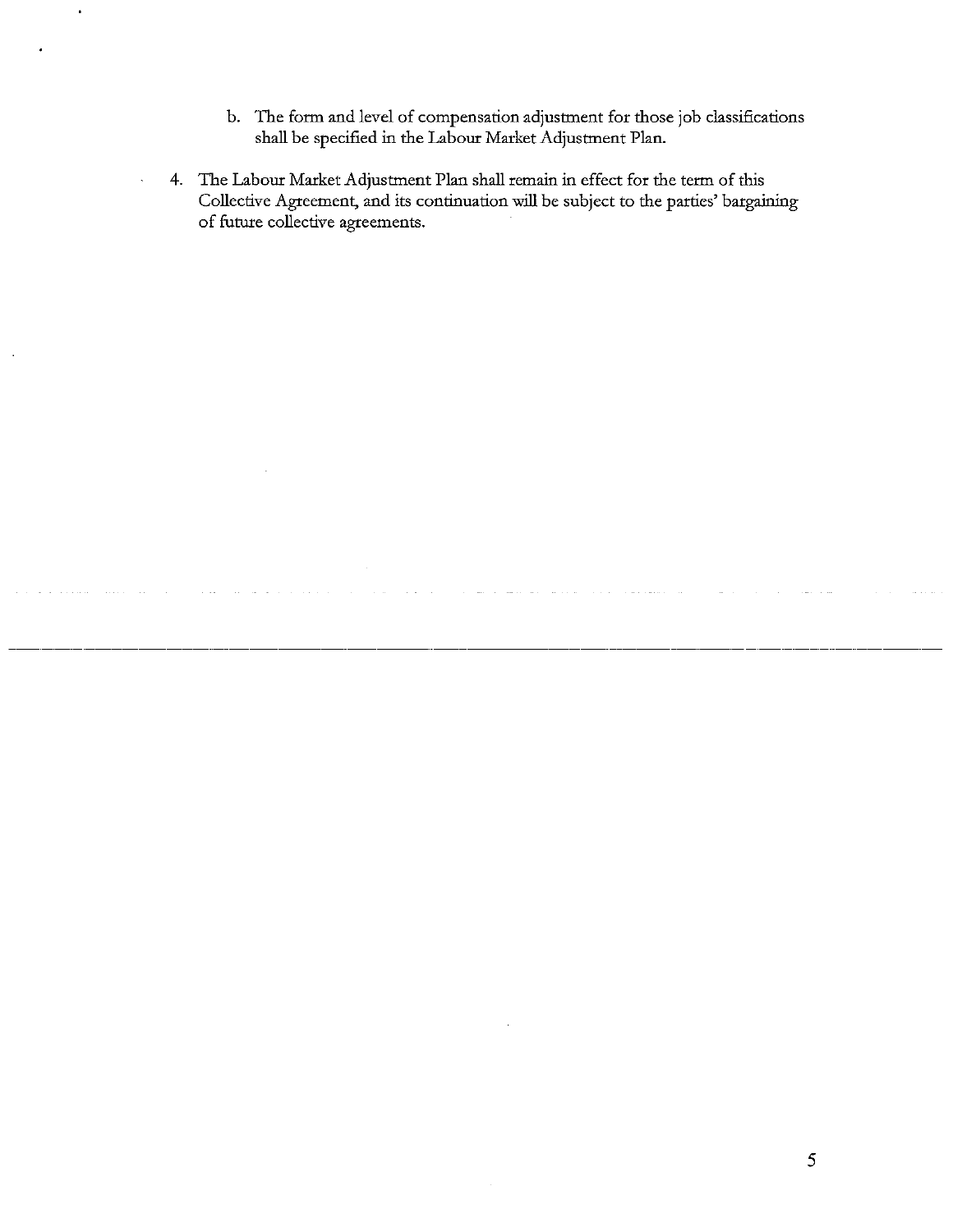#### **APPENDIX B**

## LETTER OF AGREEMENT **Fiscal Dividend**

#### THE PARTIES AGREE AS FOLLOWS:

Having agreed the term of the Collective Agreement to be from July 1, 2006 to June 30, 2010, a Fiscal Dividend Bonus may be paid from a one-time fund (the "Fund") generated out of monies, in excess of \$150 million, surplus to the BC government, as defined in the Province's audited financial statements, for the fiscal year 2009-10.

- 1. If fiscal dividend funds are determined to be available, a Fiscal Dividend will be paid as soon as is reasonably practicable.
- 2. The quantum of the Fund accessible for the parties to this agreement will be based on the Province's audited financial statements as at March 31, 2010. The Fund will be determined as follows:
	- i. The calculations will be based on the surplus, as calculated before deduction of any expense associated with the Fiscal Dividend Bonus, achieved in fiscal 2009-10, as published in the audited financial statements for that fiscal year, provided that the surplus is in excess of \$150 million.
	- й. Only final surplus monies in excess of \$150 million will be part of the Fund, and the total quantum of the Fund for the entire public sector (including all categories of employees) will not exceed \$300 million.
	- üi. The quantum of the Fund will be constrained by the proportion of the public sector that is eligible to participate in the Fiscal Dividend Bonus *i.e.*, 100% of the Fund will be available if 100% of all categories of employees in the public sector under the purview of the Public Sector Employers' Council participate, but if a lesser number participate, a proportionately lesser amount of the Fund will be available.
	- iv. Additionally, the Fund will be proportioned among all groups of public sector employees by ratio of group population to total population participating.
- $1.3$ The Fiscal Dividend Bonus will be paid to each member of the bargaining unit who is employed by the institution on March 31, 2010.
- 1.4 The Fiscal Dividend Bonus shall be a one-time payment paid to each full-time equivalent employee and paid to each part-time employee on a pro-rated basis. For the purpose of the determination of the amount of the Fiscal Dividend Bonus, a fulltime equivalent employee is a regular or non-regular employee who worked on a fulltime basis for the period of April 1, 2009 to March 31, 2010. The Fiscal Dividend Bonus for an employee who worked less than full-time over this period shall be pro-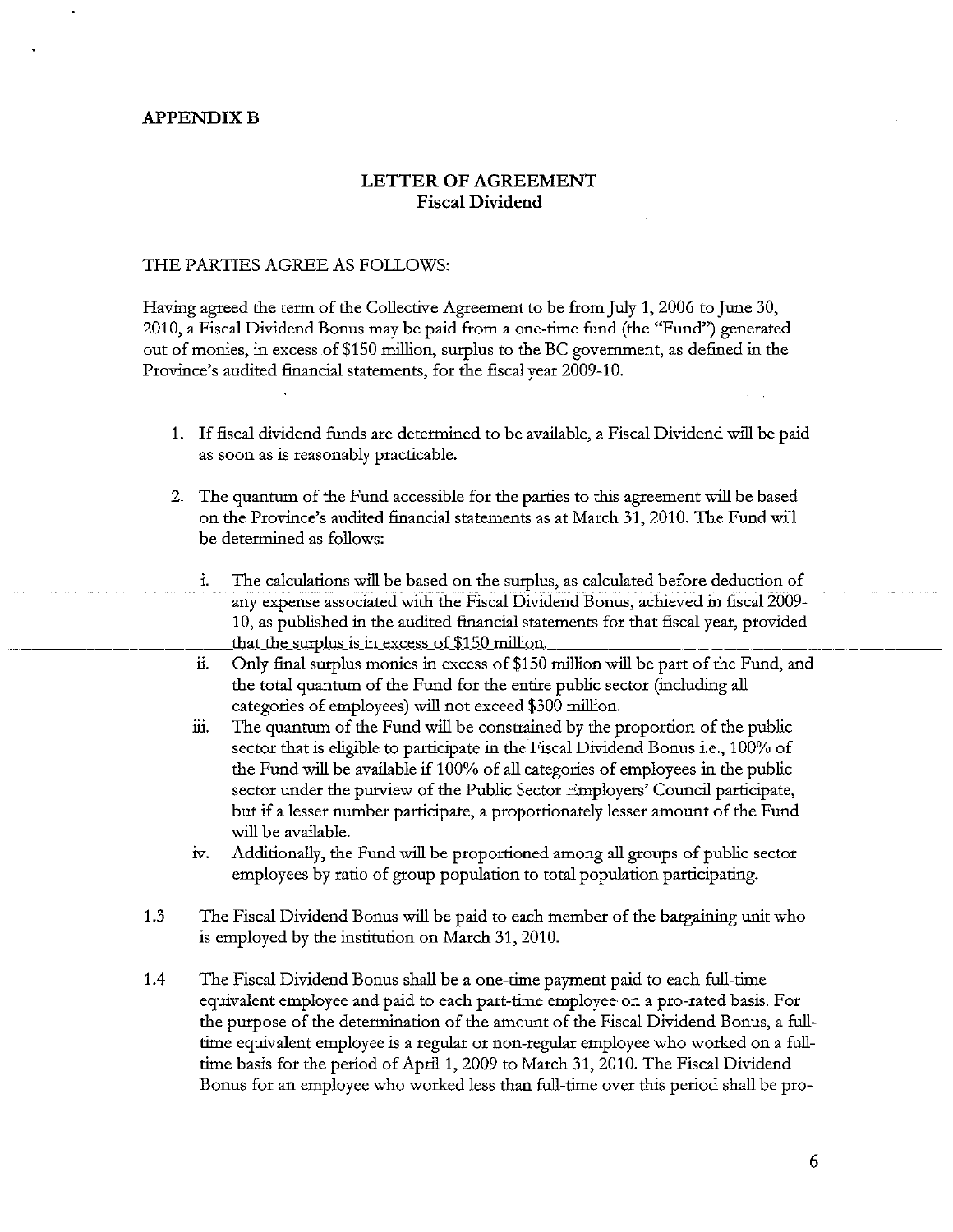rated for the fraction of full-time work over this period that the employee worked. Time spent by employees on the following leaves shall be considered as time worked for the purpose of calculating the amount of an employee's Fiscal Dividend Bonus:

- o maternity or parental
- short-term disability  $\circ$
- long-term disability that commenced between April 1, 2009 to March 31,  $\circ$ 2010
- 1.5 The Fiscal Dividend Bonus shall be paid to employees as soon after March 31, 2010 as is practicable for the institution to determine and pay the Bonus amount to employees.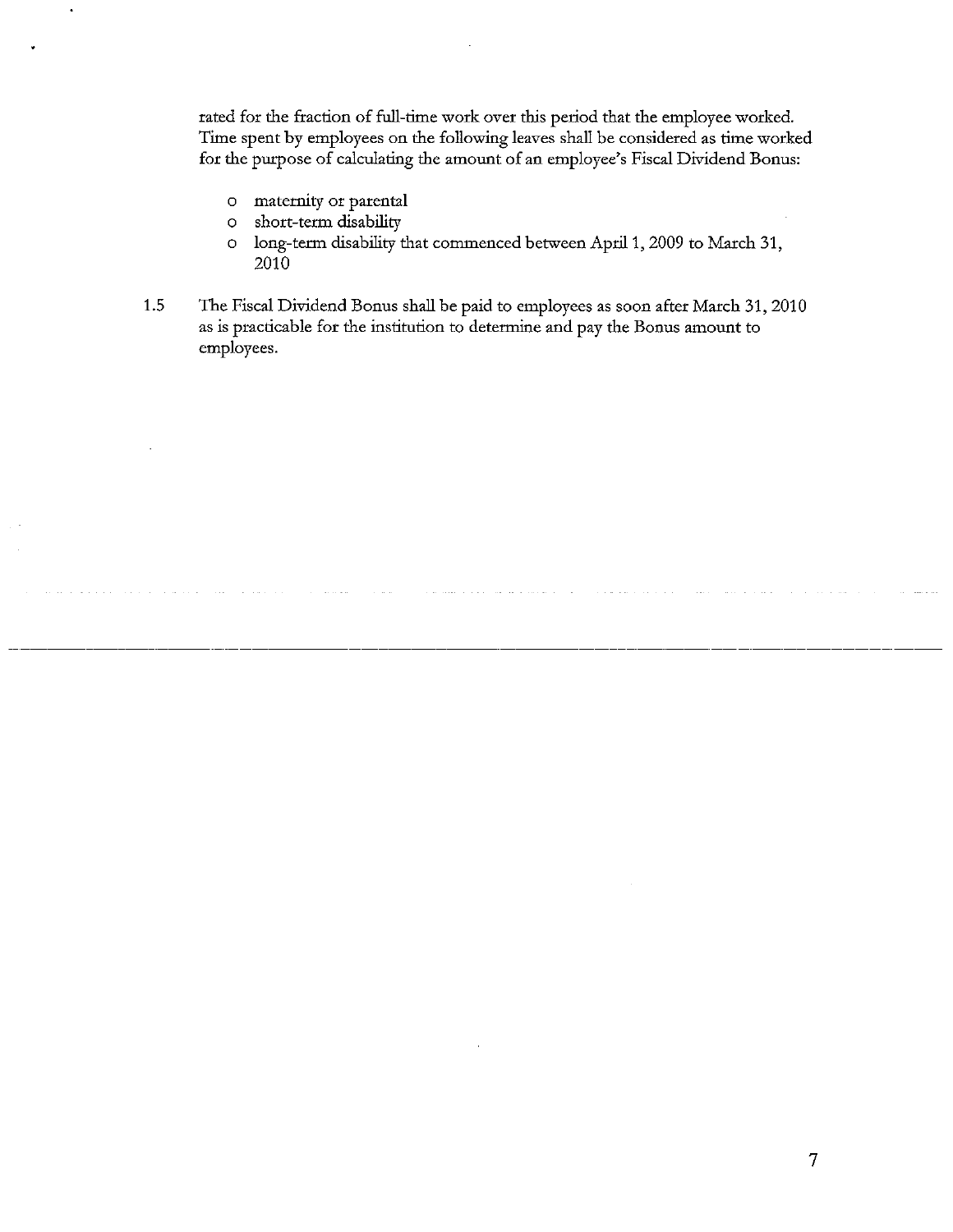#### **APPENDIX C**

#### **LETTER OF AGREEMENT** Joint Early Intervention System for Employees on Sick Leave or Disability

The eleven BC Government and Service Employees' Union (BCGEU) and Canadian Union of Public Employees (CUPE) bargaining units and the Post-Secondary Employers' Association (PSEA) employers participating in the 2006 Support Staff Template Table will establish a Joint Committee to develop and make recommendations on a joint early intervention system for employees who are on sick leave or short-term or long-term disability leave.

The Joint Committee shall consist of four members appointed by the eleven BCGEU and CUPE Template Table bargaining units and four members appointed by PSEA on behalf of the eleven Template Table employers. The Joint Committee, as required, will seek advice from persons with the appropriate expertise and will consider other union/employer joint early intervention systems.

By no later than February 15, 2007, the Joint Committee will issue a final report, including recommendations, to the local parties that participated in the Template Table.

By no later than May 31, 2007, each local party will make its decision on whether it will adopt the Joint Committee's recommendations and will advise the other local party accordingly. For any particular local employer and union, the recommendations shall be implemented only if they are adopted by both the local employer and union.

Employer savings resulting from the parties' implementation of the joint early intervention system will be used to fund goalsharing compensation payments to employees as recommended by the Joint Committee. The goalsharing plan and payments to employees under the plan are subject to the PSEC criteria and approval process.